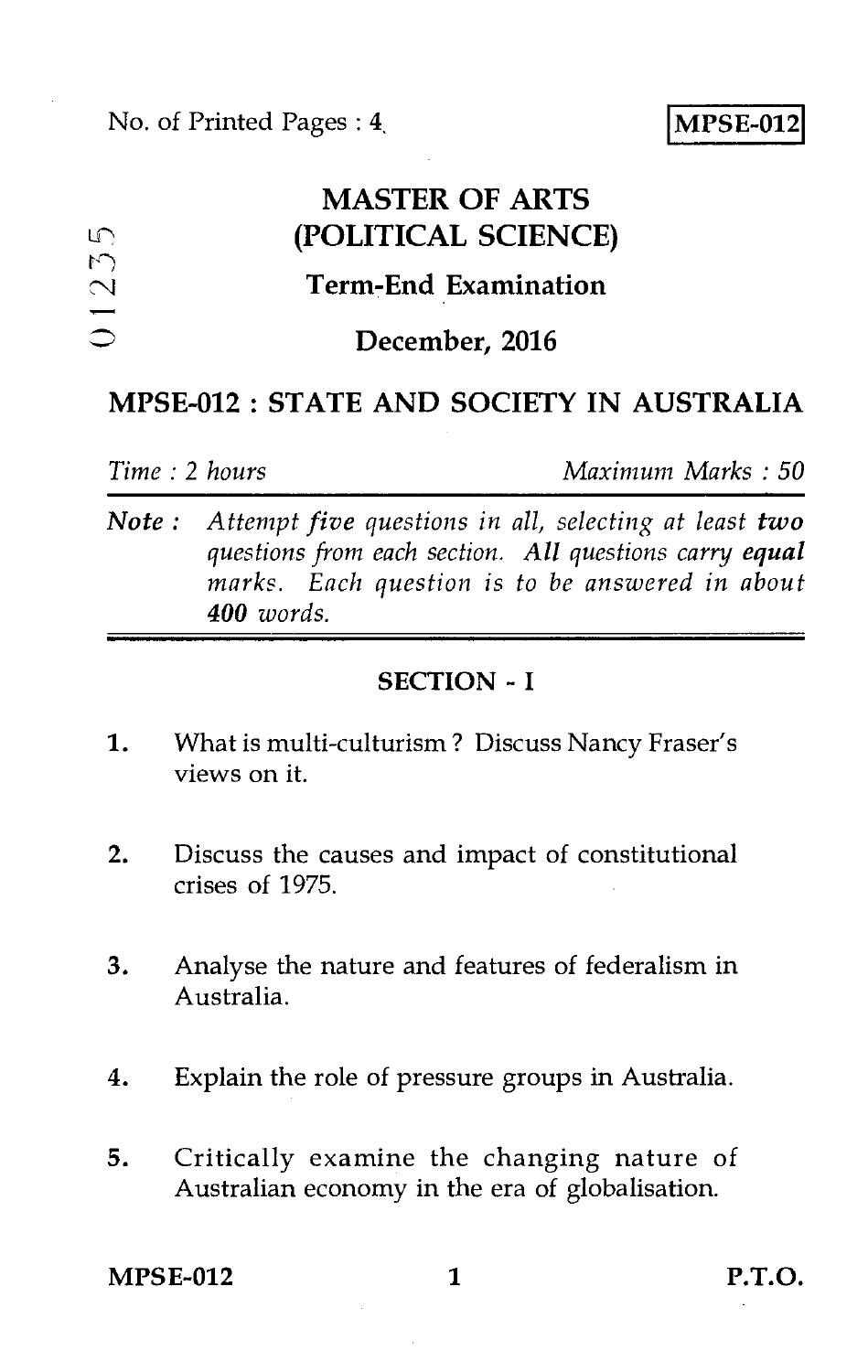### SECTION - **II**

- 6. Discuss the impact of Australia's health care policy.
- 7. Analyse the nature of changes in Australian Foreign trade since 1980s.
- 8. Discuss the features of the party system in Australia.
- 9. Write a note on ethnic diversity in Australia.
- 10. Analyse the place of women in Australia's politics.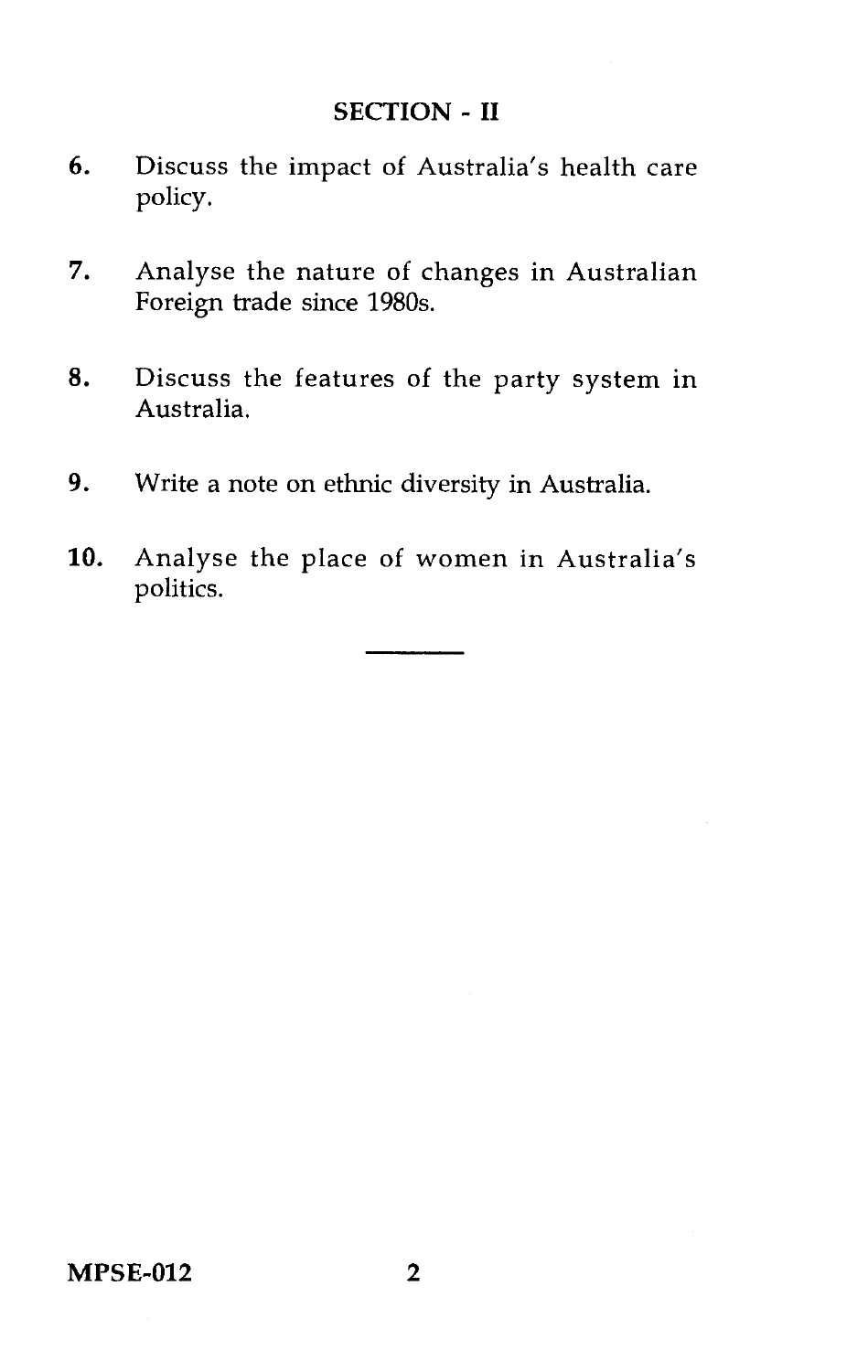एम.पी.एस.ई.-012

# स्नातकोत्तर उपाधि कार्यकम ( राजनीति शास्त्र ) सत्रांत परीक्षा दिसम्बर, 2016

एम.पी.एस.ई.-012 : ऑस्ट्रेलिया में राज्य और समाज

समय : २ घण्टे

अधिकतम अंक : 50

नोट $\cdot$ कुल **पाँच** प्रश्नों के उत्तर दें. प्रत्येक अनुभाग में से कम से कम **दो** प्रश्न चुनते हुये। **सभी** प्रश्नों के **समान** अंक हैं। प्रत्येक प्रश्न का उत्तर लगभग 400 शब्दों में दें।

#### अनुभाग - I

- बहलसंस्कृतिवाद क्या है? इस पर नैंसी फ्रेज़र के विचारों की  $\mathbf{1}$ . चर्चा करें।
- 1975 के संवैधानिक संकटों के कारणों और प्रभाव की चर्चा  $2.$ करें।
- ऑस्ट्रेलिया में संघवाद की प्रकृति और लक्षणों का विश्लेषण 3. करें।
- ऑस्ट्रेलिया में दबाव समूहों की भूमिका की व्याख्या करें। 4.
- विश्वीकरण के युग में ऑस्ट्रेलियन अर्थव्यवस्था की बदलती 5. हयी प्रकृति का आलोचनात्मक परीक्षण करें।

**MPSE-012** 

P.T.O.

3